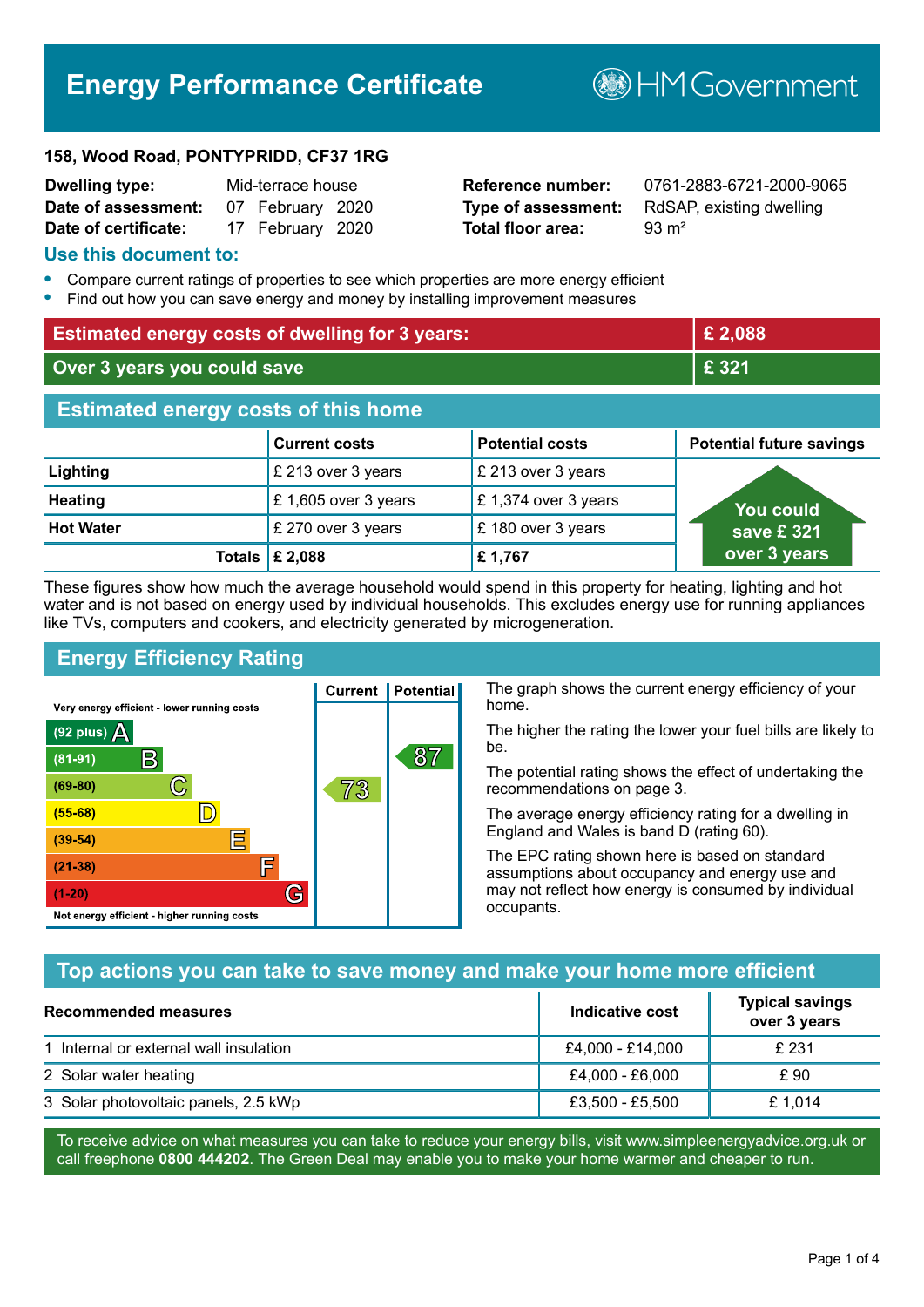**Energy Performance Certificate**

| <b>Element</b>        | <b>Description</b>                                        | <b>Energy Efficiency</b> |
|-----------------------|-----------------------------------------------------------|--------------------------|
| Walls                 | Sandstone or limestone, as built, no insulation (assumed) | ★★☆☆☆                    |
|                       | Cavity wall, as built, insulated (assumed)                | ★★★★☆                    |
| Roof                  | Pitched, 250 mm loft insulation                           | ★★★★☆                    |
|                       | Pitched, insulated (assumed)                              | ★★★★☆                    |
| Floor                 | Solid, no insulation (assumed)                            |                          |
|                       | Solid, limited insulation (assumed)                       |                          |
| <b>Windows</b>        | Fully double glazed                                       | ★★★☆☆                    |
| Main heating          | Boiler and radiators, mains gas                           | ★★★★☆                    |
| Main heating controls | Programmer, room thermostat and TRVs                      | ★★★★☆                    |
| Secondary heating     | None                                                      |                          |
| Hot water             | From main system                                          | ★★★★☆                    |
| Lighting              | Low energy lighting in all fixed outlets                  | *****                    |

#### **Summary of this home's energy performance related features**

Current primary energy use per square metre of floor area: 185 kWh/m² per year

The assessment does not take into consideration the physical condition of any element. 'Assumed' means that the insulation could not be inspected and an assumption has been made in the methodology based on age and type of construction.

See addendum on the last page relating to items in the table above.

#### **Low and zero carbon energy sources**

Low and zero carbon energy sources are sources of energy that release either very little or no carbon dioxide into the atmosphere when they are used. Installing these sources may help reduce energy bills as well as cutting carbon. There are none provided for this home.

#### **Your home's heat demand**

For most homes, the vast majority of energy costs derive from heating the home. Where applicable, this table shows the energy that could be saved in this property by insulating the loft and walls, based on typical energy use (shown within brackets as it is a reduction in energy use).

| <b>Heat demand</b>           | <b>Existing dwelling</b> | Impact of loft<br>insulation | Impact of cavity<br>wall insulation | Impact of solid<br>wall insulation |
|------------------------------|--------------------------|------------------------------|-------------------------------------|------------------------------------|
| Space heating (kWh per year) | 9.359                    | (41)                         | N/A                                 | (1,740)                            |
| Water heating (kWh per year) | 1.994                    |                              |                                     |                                    |

You could receive Renewable Heat Incentive (RHI) payments and help reduce carbon emissions by replacing your existing heating system with one that generates renewable heat, subject to meeting minimum energy efficiency requirements. The estimated energy required for space and water heating will form the basis of the payments. For more information, search for the domestic RHI on the www.gov.uk website.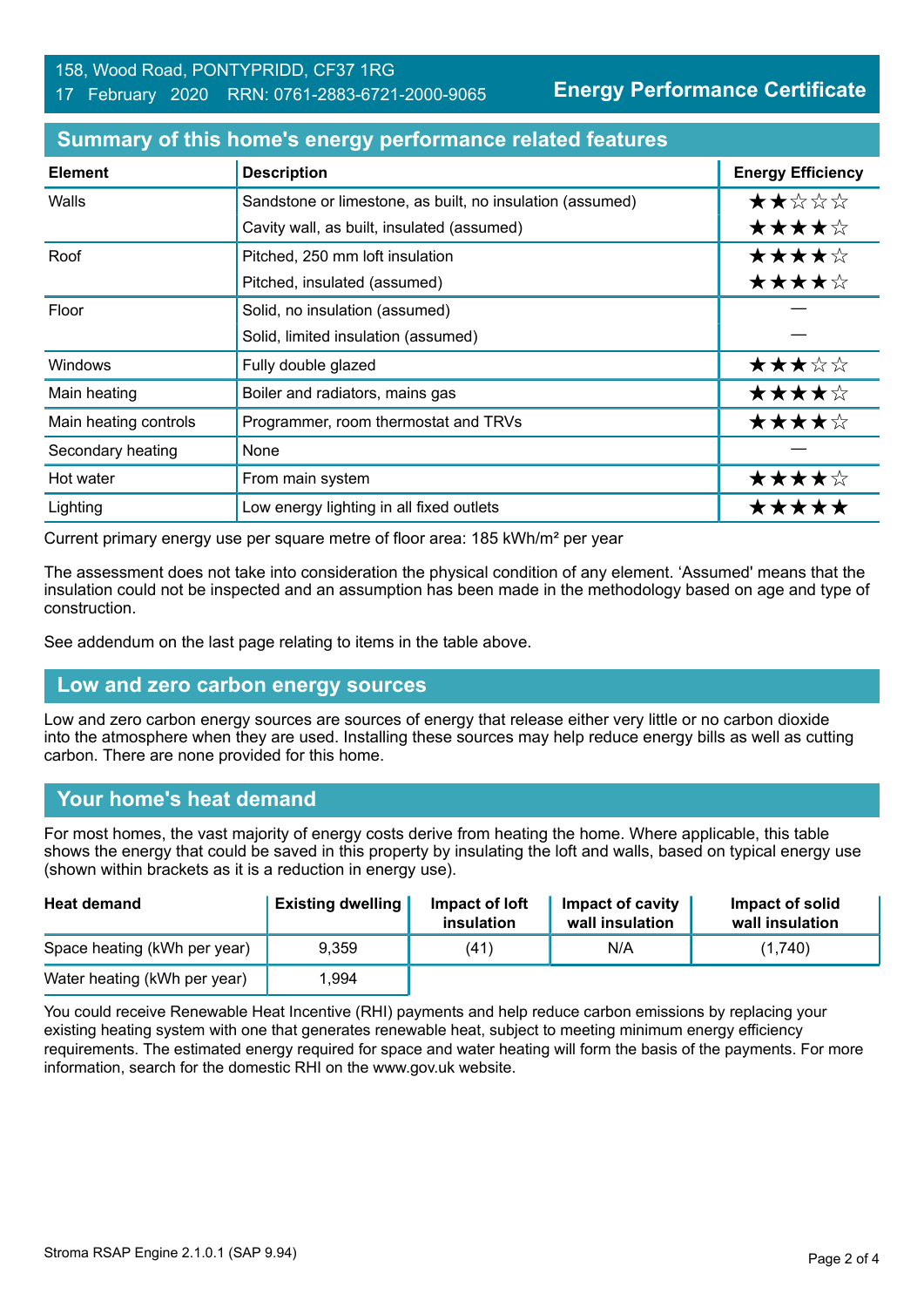#### 158, Wood Road, PONTYPRIDD, CF37 1RG 17 February 2020 RRN: 0761-2883-6721-2000-9065

#### **Recommendations**

The measures below will improve the energy performance of your dwelling. The performance ratings after improvements listed below are cumulative; that is, they assume the improvements have been installed in the order that they appear in the table. To receive advice on what measures you can take to reduce your energy bills, visit www.simpleenergyadvice.org.uk or call freephone 0800 444202. Before installing measures, you should make sure you have secured the appropriate permissions, where necessary. Such permissions might include permission from your landlord (if you are a tenant) or approval under Building Regulations for certain types of work.

| <b>Recommended measures</b>          | Indicative cost  | <b>Typical savings</b><br>per year | <b>Rating after</b><br>improvement |
|--------------------------------------|------------------|------------------------------------|------------------------------------|
| Internal or external wall insulation | £4,000 - £14,000 | £ 77                               | C76                                |
| Solar water heating                  | £4,000 - £6,000  | £ 30                               | C77                                |
| Solar photovoltaic panels, 2.5 kWp   | £3,500 - £5,500  | £ 338                              | <b>B87</b>                         |

# **Financial Support and the Green Deal**

Green Deal Finance allows you to pay for some of the cost of your improvements in instalments under a Green Deal Plan (note that this is a credit agreement, but with instalments being added to the electricity bill for the property). The availability of a Green Deal Plan will depend upon your financial circumstances. There is a limit to how much Green Deal Finance can be used, which is determined by how much energy the improvements are estimated to **save** for a 'typical household'.

You may also be able to obtain support towards repairs or replacements of heating systems and/or basic insulation measures under the ECO scheme, provided that you are in receipt of qualifying benefits or tax credits. To learn more about this scheme and the rules about eligibility, visit www.simpleenergyadvice.org.uk or call freephone **0800 444202** for England and Wales.